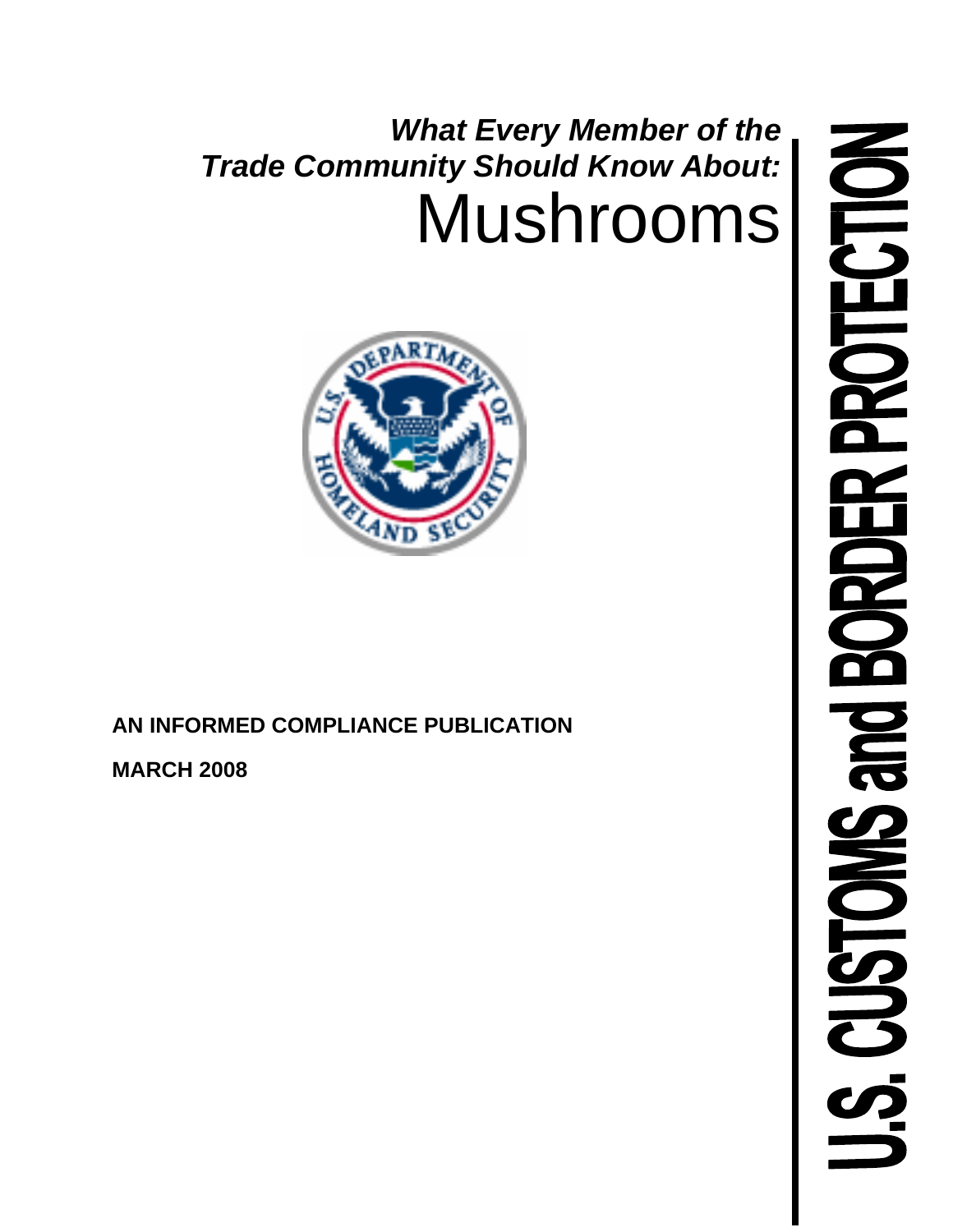#### **NOTICE:**

This publication is intended to provide guidance and information to the trade community. It reflects the position on or interpretation of the applicable laws or regulations by U.S. Customs and Border Protection (CBP) as of the date of publication, which is shown on the front cover. It does not in any way replace or supersede those laws or regulations. Only the latest official version of the laws or regulations is authoritative.

> Publication History First Published: October 1996 Revised March 2001 Revised March 2004 Revised March 2008

#### **PRINTING NOTE:**

This publication was designed for electronic distribution via the CBP website [\(http://www.cbp.gov/\)](http://www.cbp.gov/) and is being distributed in a variety of formats. It was originally set up in Microsoft Word97 ® . Pagination and margins in downloaded versions may vary depending upon which word processor or printer you use. If you wish to maintain the original settings, you may wish to download the .pdf version, which can then be printed using the freely available Adobe Acrobat Reader<sup>®</sup>.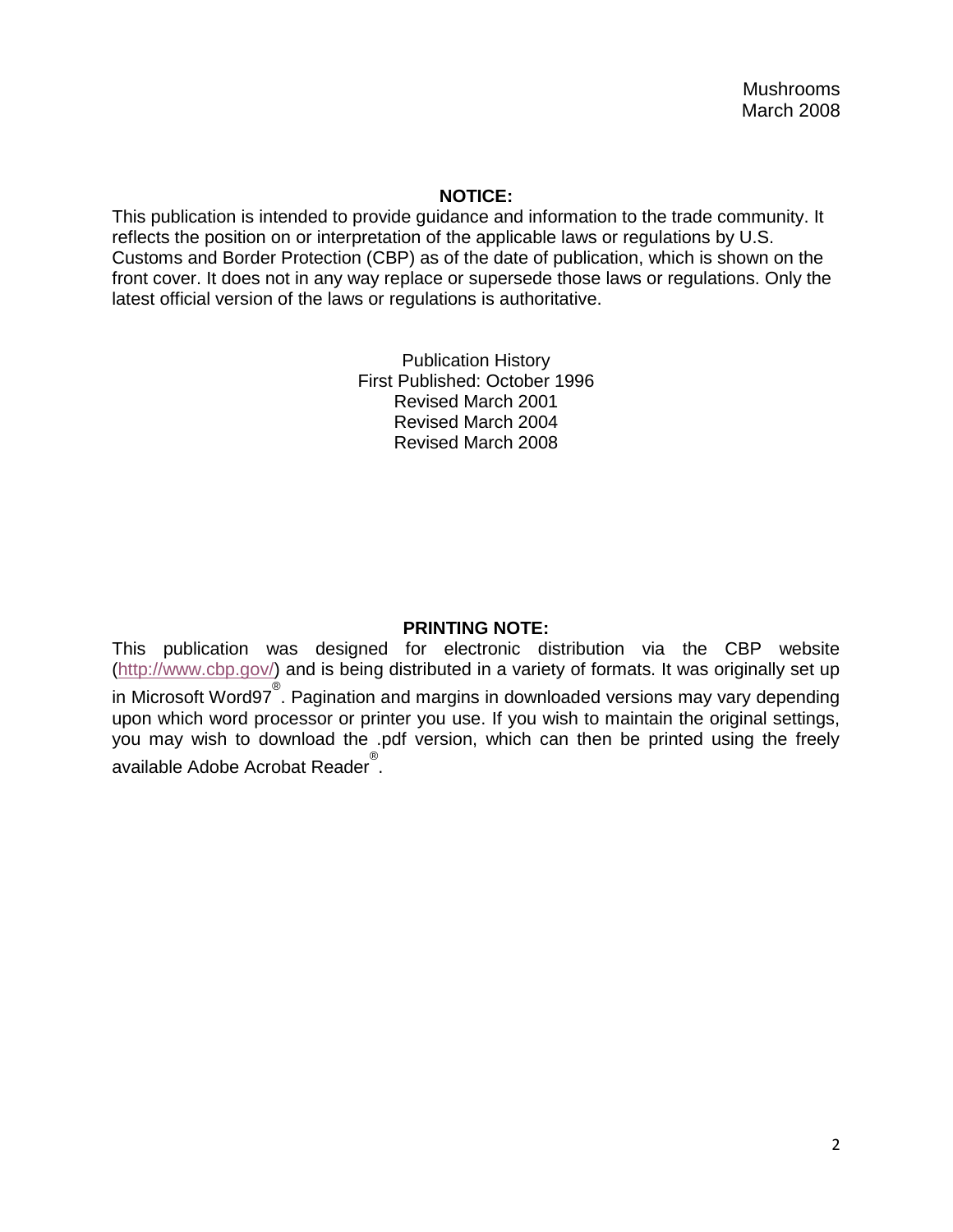#### **PREFACE**

On December 8, 1993, Title VI of the North American Free Trade Agreement Implementation Act (Pub. L. 103-182, 107 Stat. 2057), also known as the Customs Modernization or "Mod" Act, became effective. These provisions amended many sections of the Tariff Act of 1930 and related laws.

Two new concepts that emerge from the Mod Act are "informed compliance" and "shared responsibility," which are premised on the idea that in order to maximize voluntary compliance with laws and regulations of U.S. Customs and Border Protection, the trade community needs to be clearly and completely informed of its legal obligations. Accordingly, the Mod Act imposes a greater obligation on CBP to provide the public with improved information concerning the trade community's rights and responsibilities under customs regulations and related laws. In addition, both the trade and U.S. Customs and Border Protection share responsibility for carrying out these requirements. For example, under Section 484 of the Tariff Act, as amended (19 U.S.C. 1484), the importer of record is responsible for using reasonable care to enter, classify and determine the value of imported merchandise and to provide any other information necessary to enable U.S. Customs and Border Protection to properly assess duties, collect accurate statistics, and determine whether other applicable legal requirements, if any, have been met. CBP is then responsible for fixing the final classification and value of the merchandise. An importer of record's failure to exercise reasonable care could delay release of the merchandise and, in some cases, could result in the imposition of penalties.

Regulations and Rulings (RR) of the Office of International Trade has been given a major role in meeting the informed compliance responsibilities of U.S. Customs and Border Protection. In order to provide information to the public, CBP has issued a series of informed compliance publications on new or revised requirements, regulations or procedures, and a variety of classification and valuation issues.

This publication, prepared by the National Commodity Specialist Division of Regulations and Rulings is entitled "Mushrooms". It provides guidance regarding the classification of these items. We sincerely hope that this material, together with seminars and increased access to rulings of U.S. Customs and Border Protection, will help the trade community to improve voluntary compliance with customs laws and to understand the relevant administrative processes.

The material in this publication is provided for general information purposes only. Because many complicated factors can be involved in customs issues, an importer may wish to obtain a ruling under Regulations of U.S. Customs and Border Protection, 19 C.F.R. Part 177, or to obtain advice from an expert who specializes in customs matters, for example, a licensed customs broker, attorney or consultant.

Comments and suggestions are welcomed and should be addressed to the Executive Director, Regulations and Rulings, Office of International Trade, U.S. Customs and Border Protection, 1300 Pennsylvania Avenue, NW, (Mint Annex), Washington, D.C. 20229.

> Sandra L. Bell Executive Director, Regulations and Rulings Office of International Trade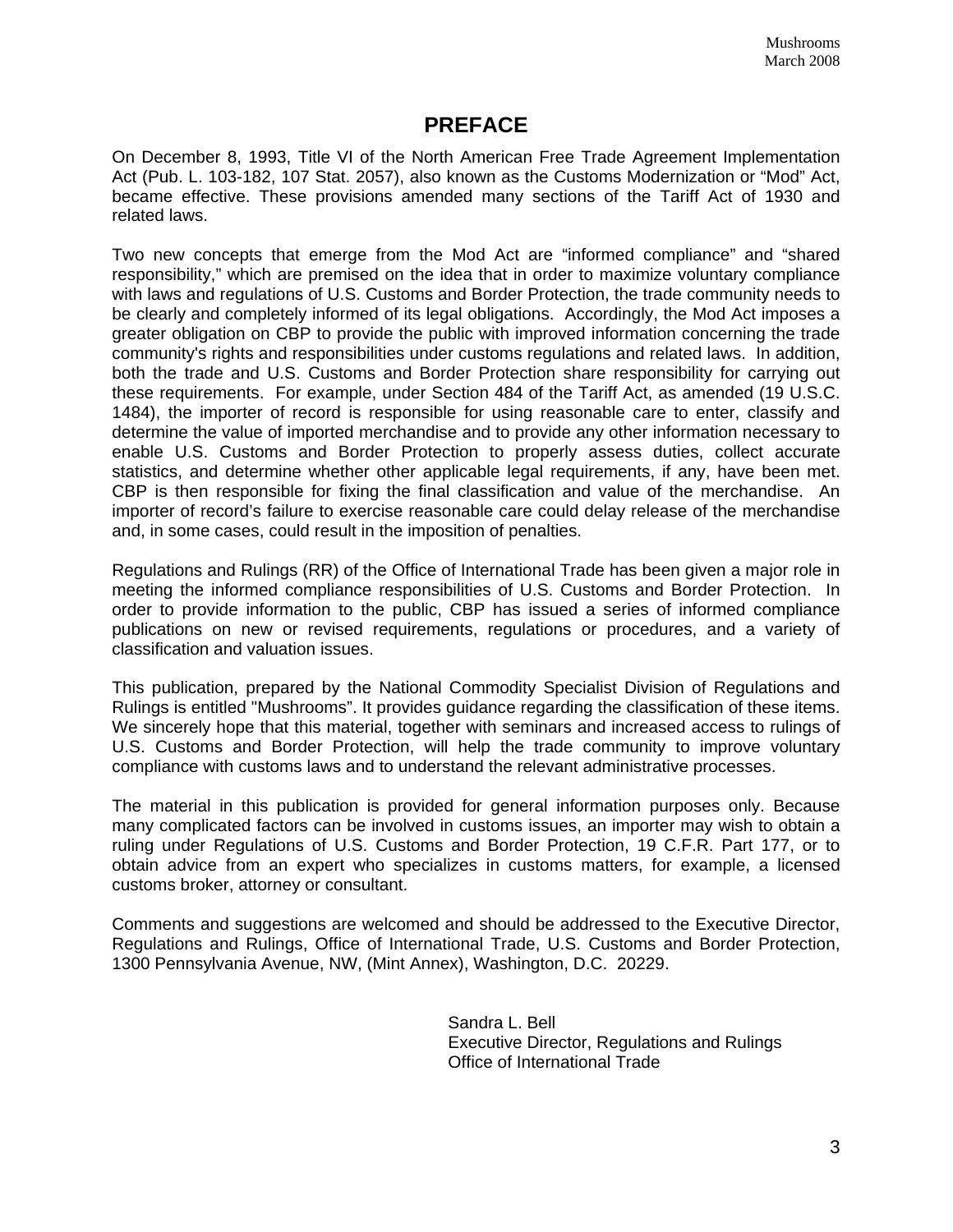(This page intentionally left blank)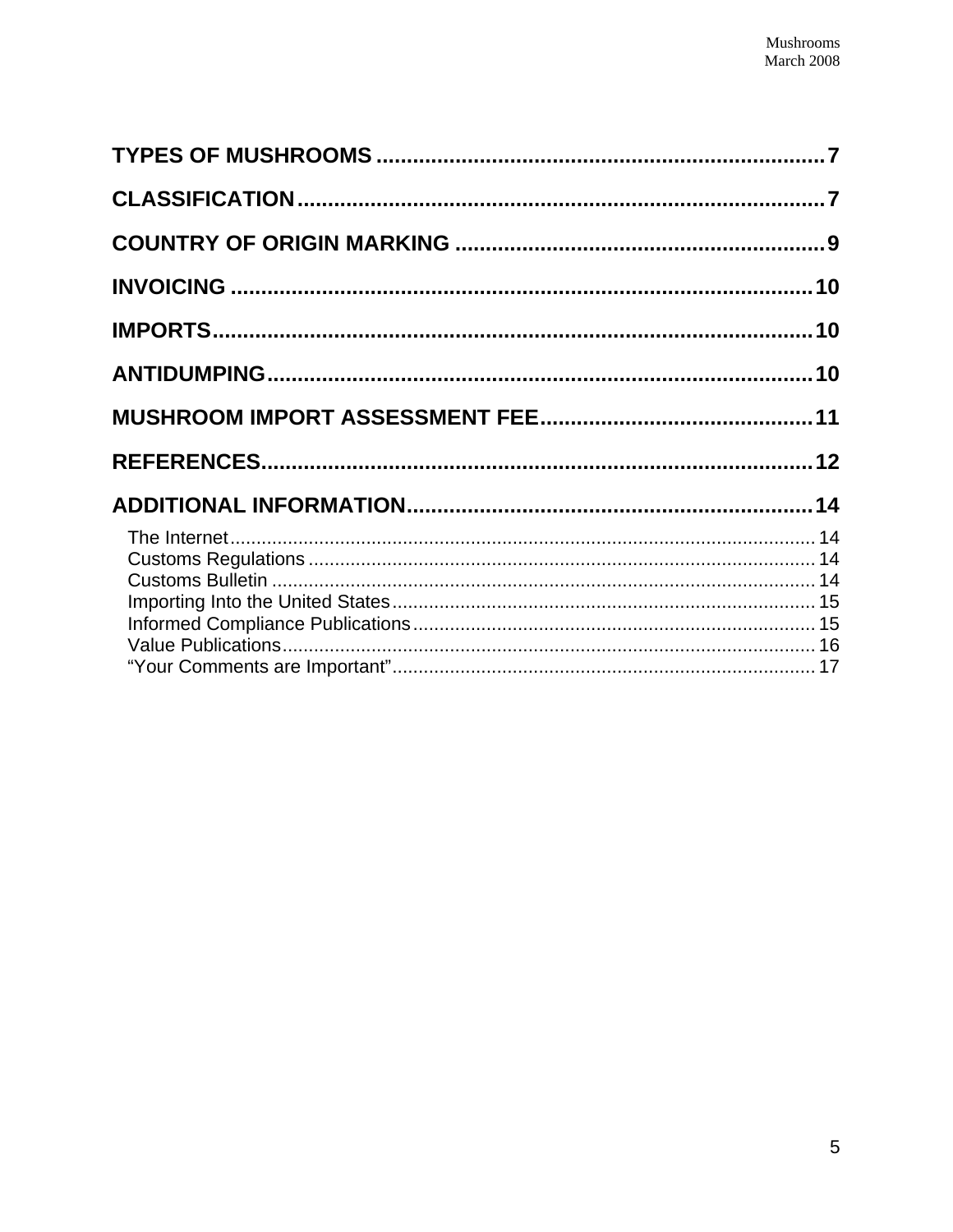(This page intentionally left blank)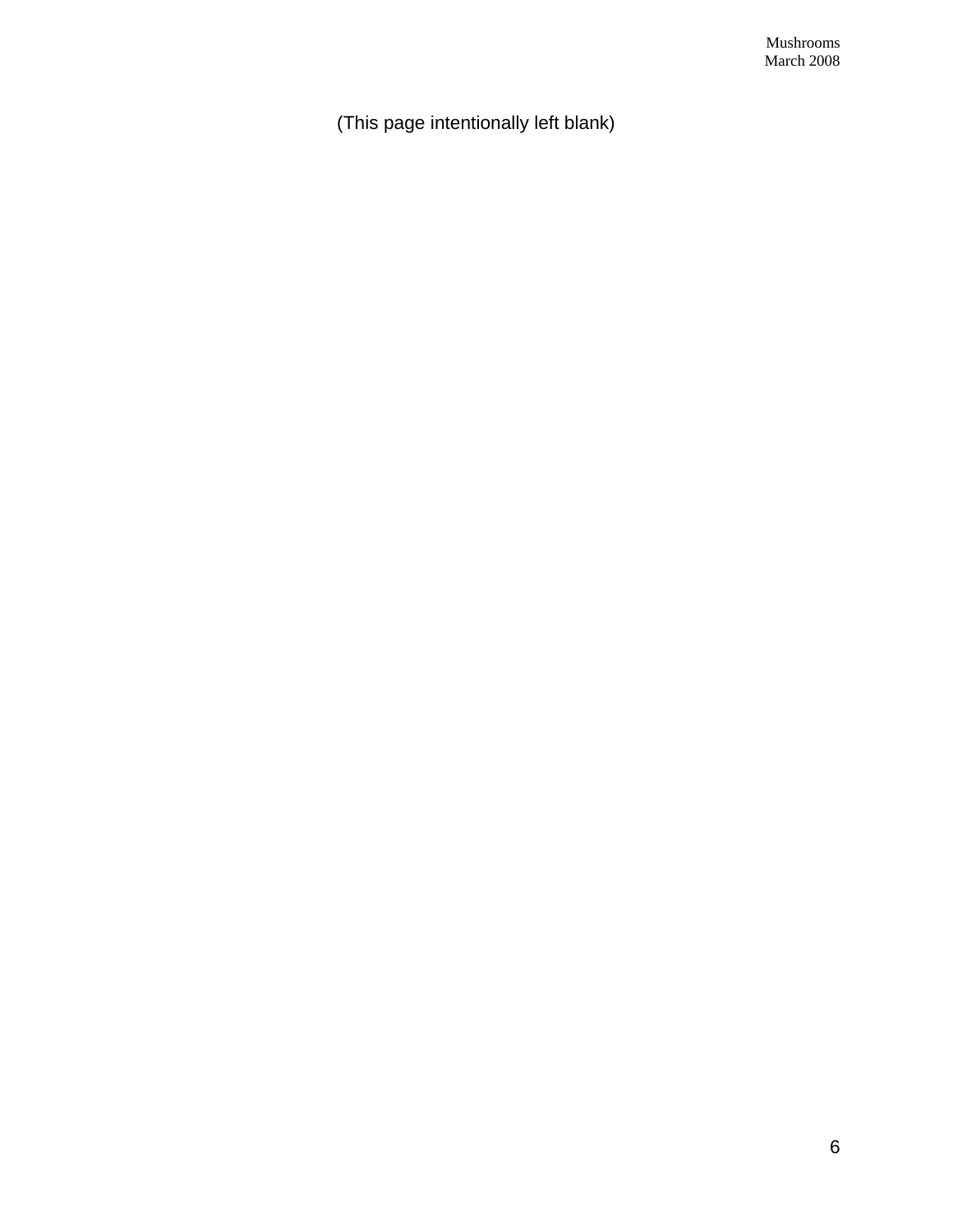This publication discusses the tariff classification and other issues related to the importation of mushrooms.

#### **TYPES OF MUSHROOMS**

There are more than 38,000 kinds of mushrooms in the world, and they vary considerably in color, size and shape. Only about 25 of a possible 2000 edible mushroom species are cultivated as human food. The main parts of a mushroom include the stem and cap (See diagram). Stem sizes vary from short and thick to long and thin. The cap's texture can be smooth, pitted, honeycombed or ruffled. Flavors range from bland to rich, to nutty and earthy. The cultivated *Agaricus* (common button) mushroom, having a mild, earthy flavor, with caps that range in size from 1/2 to 3 inches in diameter and either a white or tan color, is commonly found in most grocery and supermarket stores.

 Specialty or exotic varieties of mushrooms are commercially grown in the United States as well as imported. Specialty mushrooms include Shiitake (*Lentinus edodes*), Miitake (*Grifola frondosa*), Nameko (*Pholiota nameko*), Enoki (*Flalmmulina velutipes*), Pom Pom (*Hericium erinaceus*), Oyster (*Pleurotus spp*.), Portabella, Crimini (*Agaricus Bisporus*), and others. Production has steadily increased over the past several years. Shiitake, Portabella, and Oyster are the most popular, followed by the Enoki, Maiitake, Nameko and Pom Pom.

Fresh mushrooms are imported in bulk, and in a variety of retail sizes. Canned mushrooms are available in several forms including whole, chopped, sliced and caps only. Some mushrooms, usually the imported varieties, are available dried whole or in slices, bits or pieces, and are sometimes packed in a marinade.

#### **CLASSIFICATION**

 The 2008 Harmonized Tariff Schedule of the United States (HTSUS) provides for mushrooms as follows:

| <b>Tariff Description</b>                                                                                                                                                          | <b>HTSUS subheading</b>        |
|------------------------------------------------------------------------------------------------------------------------------------------------------------------------------------|--------------------------------|
| Fresh or chilled<br>of the genus Agaricus<br>other [than Agaricus]                                                                                                                 | 0709.51.0100*<br>0709.59.9000* |
| Frozen, uncooked or cooked by steaming<br>or boiling in water                                                                                                                      | 0710.80.2000                   |
| Provisionally preserved by e.g., sulfur<br>dioxide gas, in brine, in sulfur water or in<br>other preservative solutions, but unsuitable<br>in that state for immediate consumption |                                |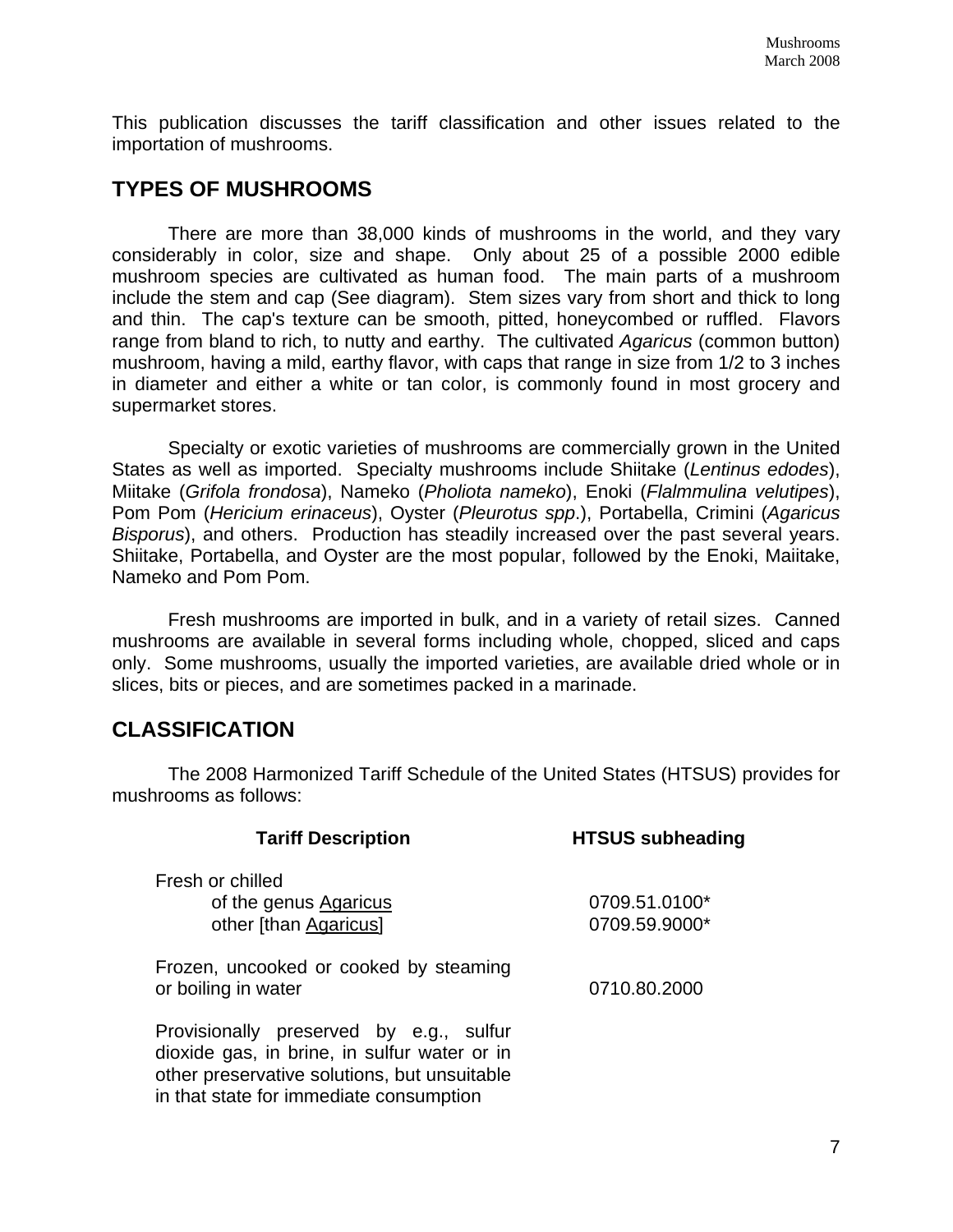| Mushrooms of the genus Agaricus<br>Other:                                                                          | 0711.51.0000**                                     |
|--------------------------------------------------------------------------------------------------------------------|----------------------------------------------------|
| <b>Mushrooms</b>                                                                                                   | 0711.59.1000                                       |
| Dried, whole, cut, sliced, broken or in<br>powder, but not further prepared:                                       |                                                    |
| Mushrooms of the genus Agaricus:<br>Air dried or sun dried<br>Other                                                | 0712.31.1000<br>0712.31.2000                       |
| Other:<br>Mushrooms:<br>Air dried or sun dried<br>Other                                                            | 0712.39.1000<br>0712.39.2000                       |
| Prepared or preserved by vinegar or acetic<br>acid                                                                 | 2001.90.3800                                       |
| Mushrooms prepared or<br>preserved<br>otherwise than by vinegar or acetic acid:<br>Mushrooms of the genus Agaricus |                                                    |
| In containers each holding not<br>more than 255g:<br>Whole (including buttons)<br>Sliced<br>Other                  | 2003.10.0127**<br>2003.10.0131**<br>2003.10.0137** |
| In containers each holding<br>more<br>than $255g$ :<br>Whole (including buttons)<br>Sliced<br>Other                | 2003.10.0143**<br>2003.10.0147**<br>2003.10.0153** |
| Other<br>Straw mushrooms<br>Other                                                                                  | 2003.90.0010<br>2003.90.0090                       |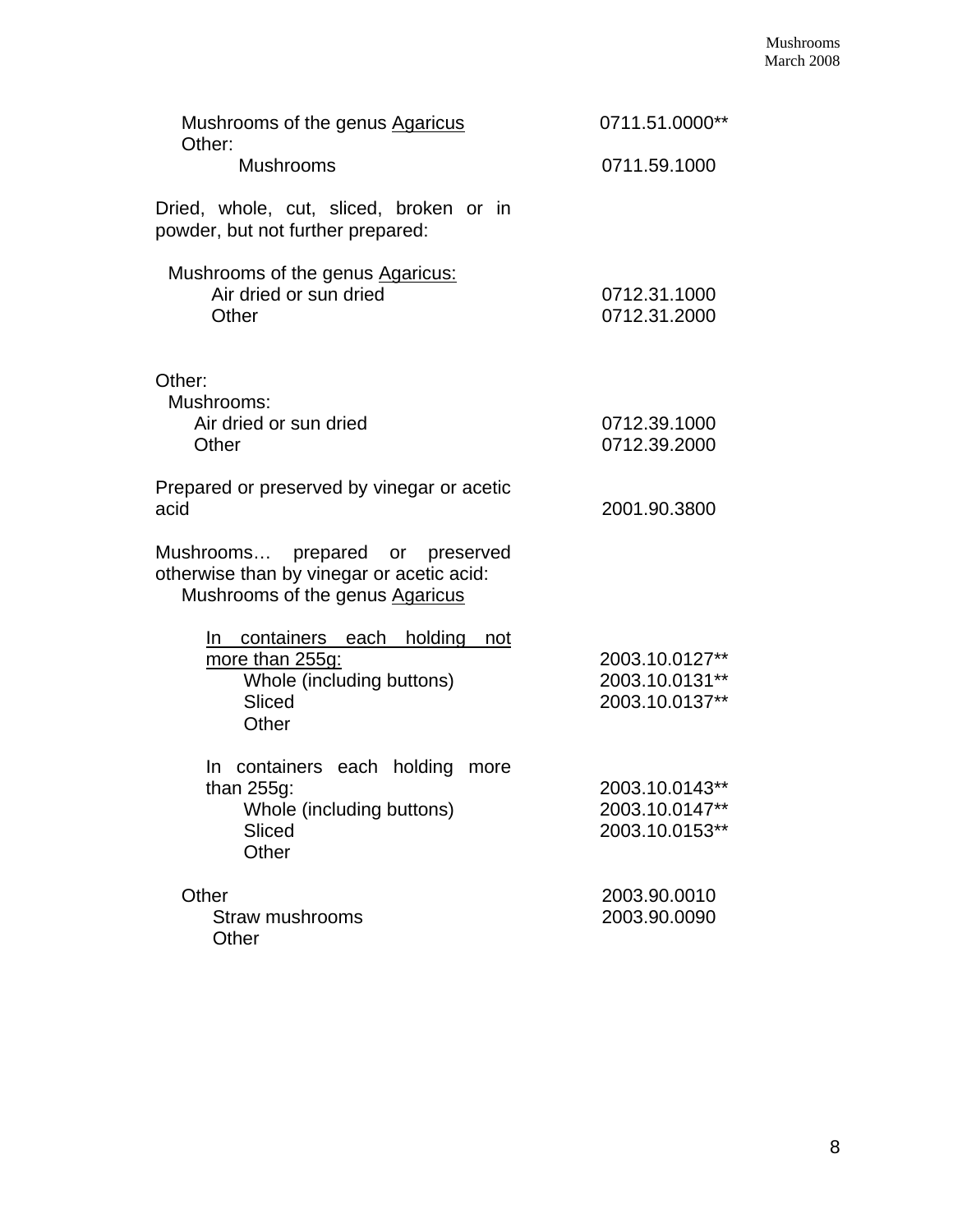- Fresh mushrooms are subject to a mushroom import assessment fee. (See Mushroom Import Assessment Fee, below)
- \*\* Subject to antidumping duties from certain countries.

.

The tariff classification of "canned marinated mushrooms" and the coverage of subheading 2003.10, HTSUS, the provision for mushrooms prepared or preserved otherwise than by vinegar or acetic acid, was addressed in Headquarters Ruling Letter (HRL) 964374, dated October 17, 2000. The HTSUS, and the Harmonized Commodity Description and Coding System Explanatory Notes (ENs) do not define what constitutes "prepared or preserved by vinegar or acetic acid" (which is found in vinegar). However, under the Tariff Schedules of the United States (TSUS), the predecessor to the HTSUS, Customs and Border Protection's (CBP) position as to the minimum amount of acetic acid necessary to determine whether a vegetable is prepared or preserved by vinegar or acetic acid was outlined in HRL 069121, dated May 20, 1983 (IA 247/80). That decision held that a product required a "minimum of 0.5 per cent acetic acid (subject to allowable tolerances) in the equilibrated product" to be considered as prepared or preserved by vinegar or acetic acid. That position has continued under the HTSUS. (*See also* HRL Letters, 085838 dated December 21, 1989, 952738 dated January 27, 1993, 953518 dated June 24, 1993, 956850 dated March 22, 1996, 959313 dated February 20, 1997, 959314 dated February 20, 1997, 959361 dated April 17, 1997 and 957041 dated November 11, 1998, for similar rulings relating to the classification of vegetables put up or preserved in vinegar or acetic acid.)

The mushrooms falling in chapter 20, HTSUS, are usually prepared and preserved by washing, blanching, slicing, canning and/or by the addition of water, vinegar, acetic acid, sugar, yeast extracts, MSG, and/or natural flavoring. Where vinegar or acetic acid is indicated to be one of the ingredients in prepared mushrooms, CBP may require laboratory analysis in order to determine whether classification in heading 2001 or 2003 is appropriate.

#### **COUNTRY OF ORIGIN MARKING**

 Pursuant to section 304 of the Tariff Act of 1930, as amended (19 U.S.C. 1304) and Part 134 of the CBP Regulations (19 CFR Part 134), all imported articles must be marked in a conspicuous place as legibly, indelibly, and permanently as the nature of the articles (or container) will permit in such manner as to indicate to an ultimate consumer in the United States, the English name of the country of origin of the article.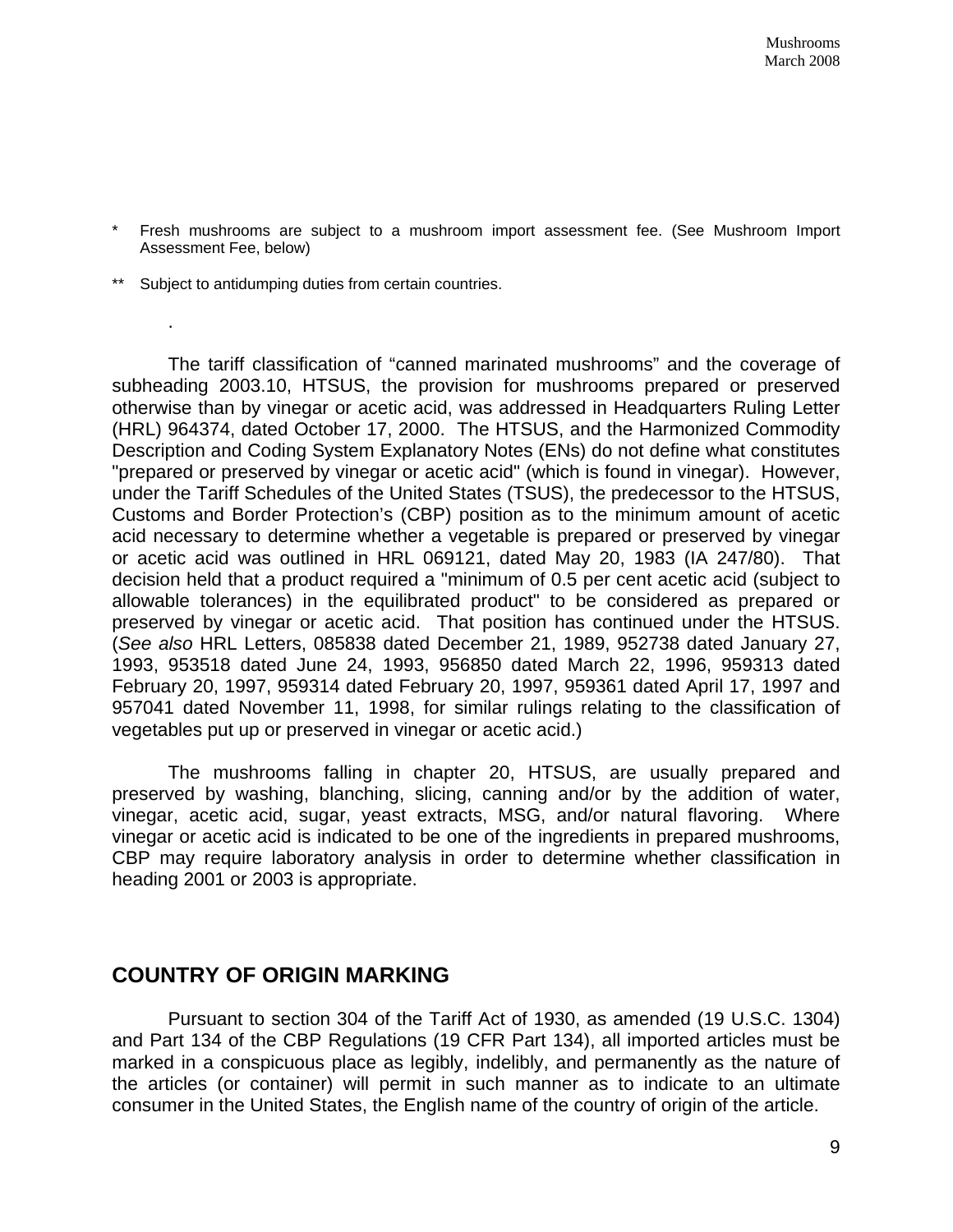Section 1970(b) of the Omnibus Trade and Competitiveness Act of 1988, Pub. L. No. 100-418, provides:

Imported preserved mushrooms shall not be considered to be in compliance with section 304 of the Tariff Act of 1930 (19 U.S.C. Part 1304) or any other law relating to the marking of imported articles unless the containers thereof indicate in English the country in which the mushrooms were grown.

Subsequent packing or preserving (i.e. canning) is not sufficient to change the country of origin. The term "product of…" may only be used to refer to the country in which the mushrooms were grown. (See HRL 734281, dated February 13, 1992) Acceptable country of origin marking includes "grown in…" and "product of…." However, the "product of…" phrase cannot be used when referring to the country in which the mushrooms have been merely packed or canned.

#### **INVOICING**

 It is important to have a detailed description of the imported product on the invoice to insure proper classification. Mushrooms should be described as "fresh," "chilled," "frozen," etc., as well as the genus, species, form (whole, buttons, sliced, etc.), type of packing, country of origin (see "country of Origin Marking" above), etc.

#### **IMPORTS**

Mushrooms are imported from as many as fifty different countries. The majority of the imports are from Canada and China. For the year 2007, the value of imported mushrooms (excluding those prepared or preserved by vinegar or acetic acid, for which no specific data for mushrooms is available) totaled more than \$289,637,808.. Fresh or chilled mushrooms of the genus Agaricus are the largest type imported. The value of these mushrooms, classified in subheading 0709.51.0100, HTSUS, was \$89,249,793 in 2007.

#### **ANTIDUMPING**

 The Department of Commerce publishes antidumping orders in the Federal Register concerning preserved mushrooms imported from Chile, China, India, and Indonesia.

#### **Antidumping case numbers Country**

| A-337-804 | Chile     |
|-----------|-----------|
| A-533-813 | India     |
| A-560-802 | Indonesia |
| A-570-851 | China     |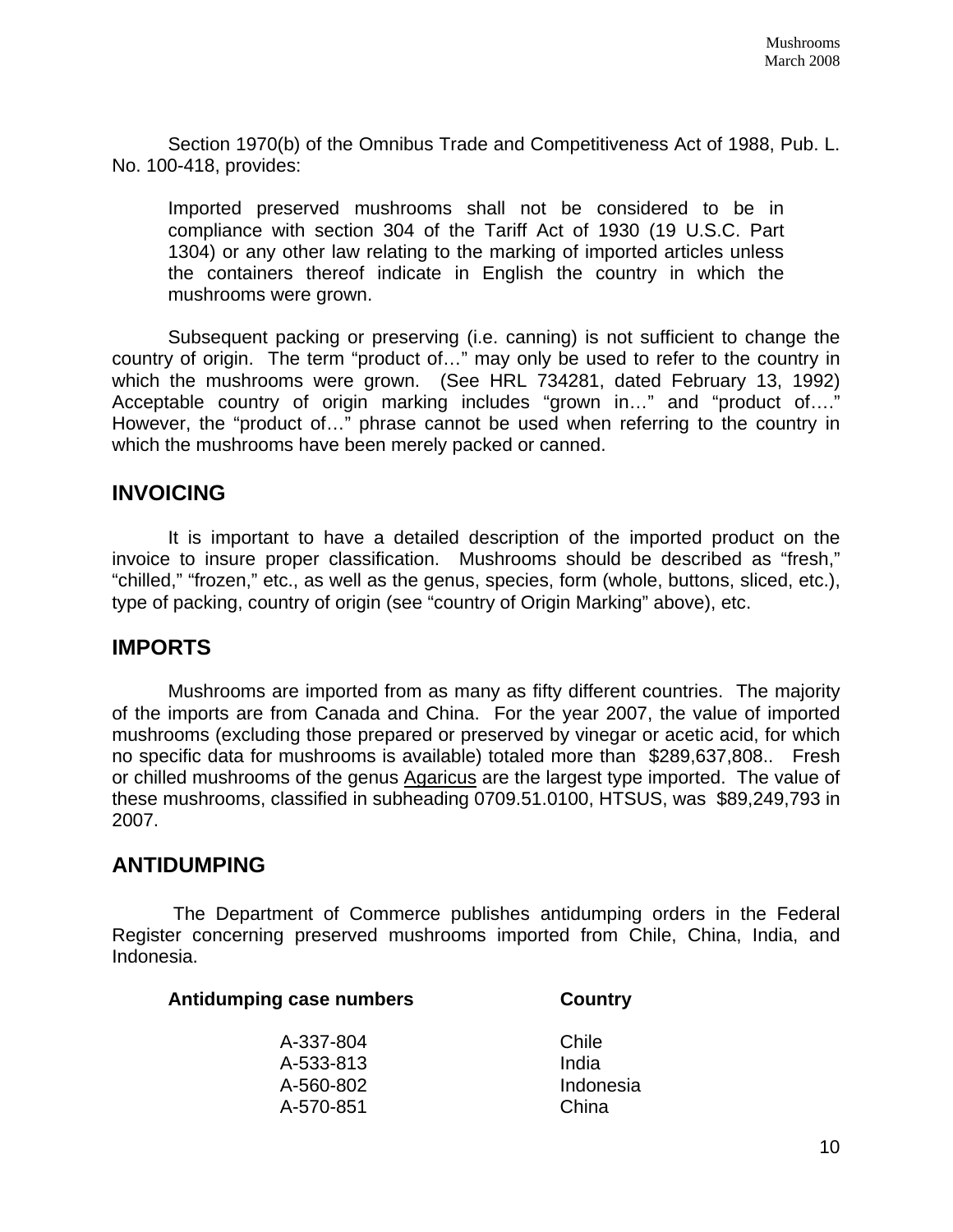The mushrooms covered by these orders are preserved mushrooms of the species *Agaricus bisporus* and *Agaricus bitorquis,* whether imported whole, sliced, diced, or as stems and pieces. "Preserved mushrooms," for purposes of the antidumping orders, are mushrooms that have been prepared or preserved by cleaning, blanching, and sometimes cutting or slicing, then packed and heated in containers such as cans or glass jars, in a liquid medium such as water, brine, butter or butter sauce. Included within the scope of the orders are "brined" mushrooms, i.e., mushrooms that are pre-salted and packed in a heavy salt solution to provisionally preserve them for further processing.

Excluded from the scope of the orders are:

- all other species of mushroom, including straw mushrooms,
- fresh and chilled mushrooms, including "refrigerated" or "quick blanched" mushrooms,
- dried mushrooms,
- frozen mushrooms, and
- "marinated," "acidified," or "pickled" mushrooms.

The antidumping orders define "marinated," "acidified," or "pickled" mushrooms as prepared or preserved by means of vinegar or acetic acid, but which may contain oil or other additives. This exclusion applies only to mushrooms with an acetic acid content of 0.5 percent or more. (Department of Commerce scope ruling dated June 19, 2000. See also HRL 963835 dated October 17, 2000 (IA 00/04) and HRL 964374, dated October 17, 2000). In *Tak Fat Trading Company, et. al., v. United States,* 396 F.3d 1378, 1386 (Fed Cir. 2005), the Court of Appeals for the Federal Circuit affirmed the Department of Commerce's utilization of this standard for exclusion from the antidumping orders.

Mushrooms subject to these orders are classifiable under subheadings 0711.51.0000, 2003.10.0127, 2003.10.0131, 2003.10.0137, 2003.10.0143, 2003.10.0147, and 2003.10.0153 of the Harmonized Tariff Schedule of the United States (HTSUS).

The importing public and other interested parties should contact the International Trade Administration, at the U.S. Department of Commerce for information on antidumping rates of duty and case numbers.

#### **MUSHROOM IMPORT ASSESSMENT FEE**

 In March 1993, the Agricultural Marketing Service (AMS) of the United States Department of Agriculture (USDA) entered into an agreement with CBP whereby CBP is required to collect an import assessment fee, as part of the entry process, for all varieties of fresh mushrooms entered or withdrawn from warehouse, under subheadings 0709.51.0100 or 0709.59.9000, HTSUS.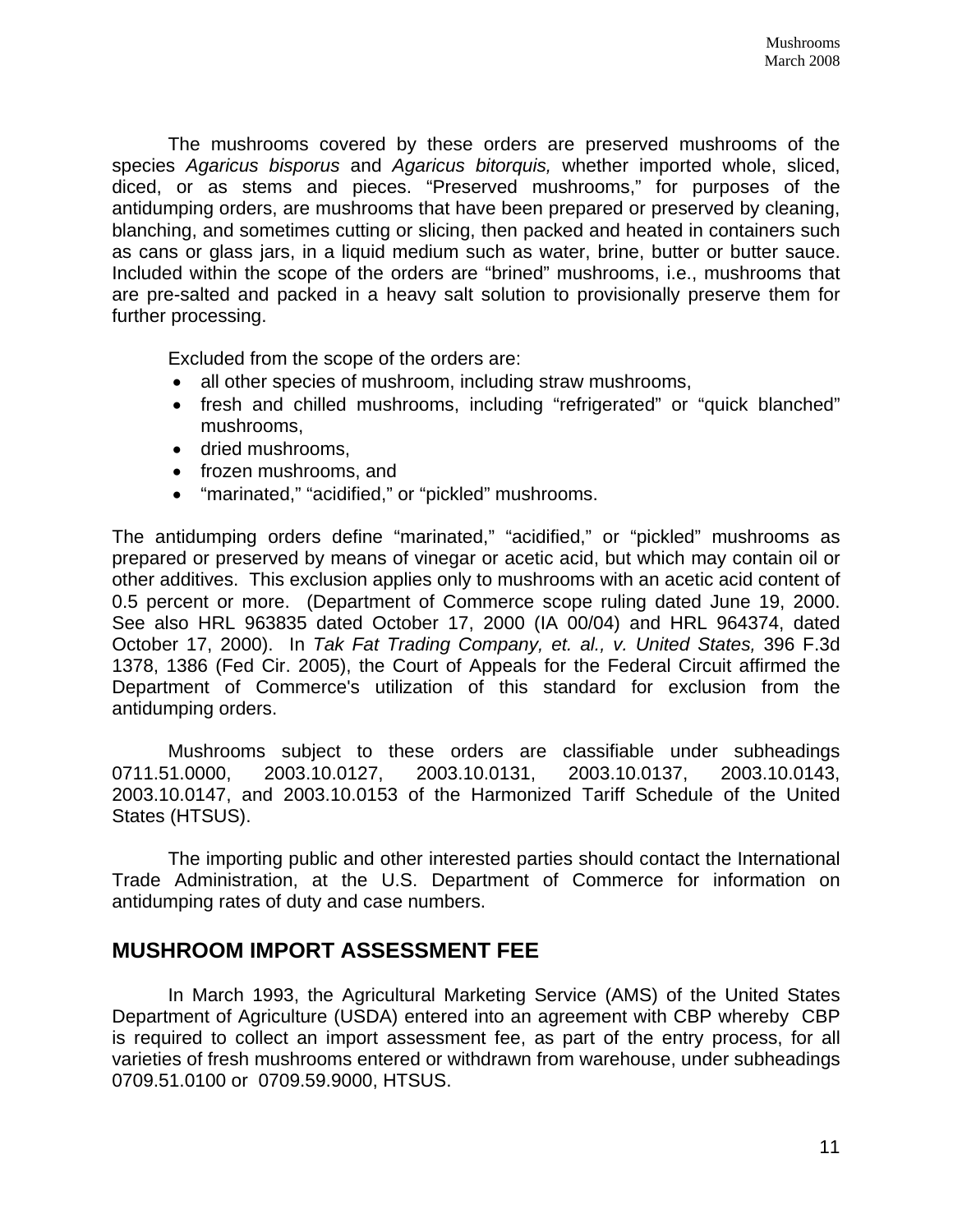The Mushroom Council, established by the Mushroom Promotion, Research, and Consumer Information Order (7 C.F.R. 1209), has determined that the mushroom fee will be \$0.01102300 per kilogram for goods classified under subheadings 0709.51.0100 and 0709.59.9000, HTSUS, and entered, or withdrawn from warehouse, for consumption effective January 1, 2008. The Mushroom Promotion, Research, and Consumer Information Act of 1990 (7 U.S.C. 6101-6112), provides the authority for the Mushroom Council to periodically increase or decrease the rate of assessment.



#### **REFERENCES**

Arora, D., *Mushrooms Demystified*, 2d ed. (Berkley, CA: Ten Speed Press) 1986.

Charles, V.K., *Some Common Mushrooms And How To Know Them*, United States Department of Agriculture, No. 143, Washington D.C., March 1931.

Coyle, L.P. Jr., ed. *World Encyclopedia of Food*, Facts on File, New York, N.Y., 1982,

Dickinson, C. and John Lucas, ed. *VNR Color Dictionary of Mushrooms*, (London: Van Nostrand Reingold Company, Orbis Publishing Limited) 1982.

Dickinson, C. and John Lucas, *The Encyclopedia of Mushrooms*, (New York: G.P. Putnam's Sons, London: Orbis Publishing Limited) 1979.

Fanelli, A. and Tosco, U., *Color Treasury of Mushrooms & Toadstools*, (London, Crescent books, Orbis Publishing Limited) 1972.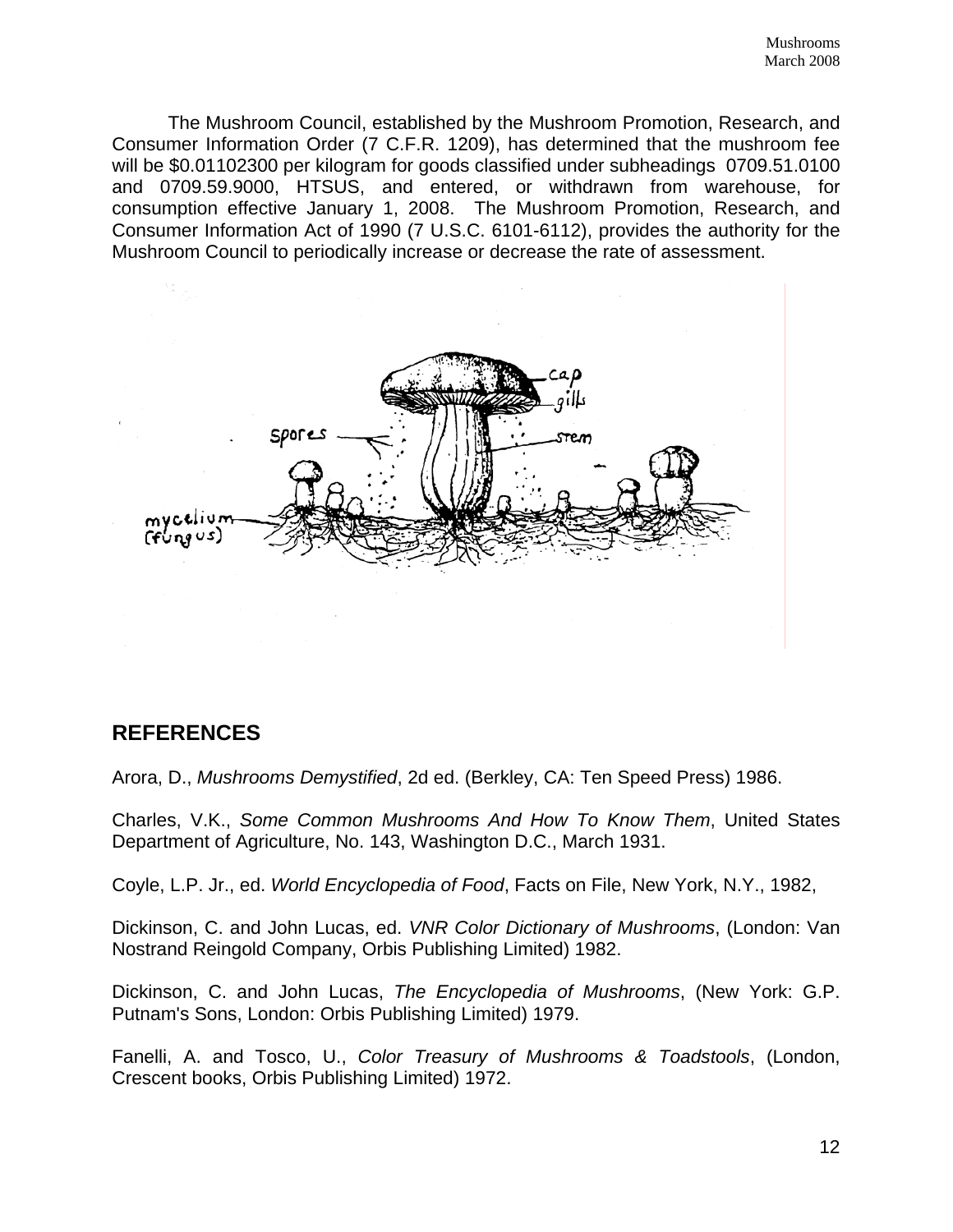Gonzales, A., "Many awaiting the next Portabella," *The Packer*, January 1, 1996, p. 6C.

Gonzales, A., "Groups relying on others to spread word," *The Packer*, January 1, 1996, p. 10C.

Luth, B.S., Woodruff, J.G., *Commercial Vegetable Processing*, (Westport, Connecticut: The AVI Publishing Company) 1975.

Molin, J., "Specialty Mushrooms: Yesterday, Today, & Tomorrow," *Mushroom News*, February 1995.

Mushroom Council, "*The Complete Story,"* Mushroom Council, Roseville, California, 1995.

United States International Trade Commission, *Harmonized Tariff Schedule of the United States (2008)*, Washington D.C., 2008.

*U.S. Imports of Merchandise,* International Harmonized System Commodity Classification U.S. Department of Commerce, Bureau of the Census, Data Services Division, Washington D.C.

www.ams.usda.gov/fv/rpmushroom.html, 2008

www.mushroomcouncil.org, 2008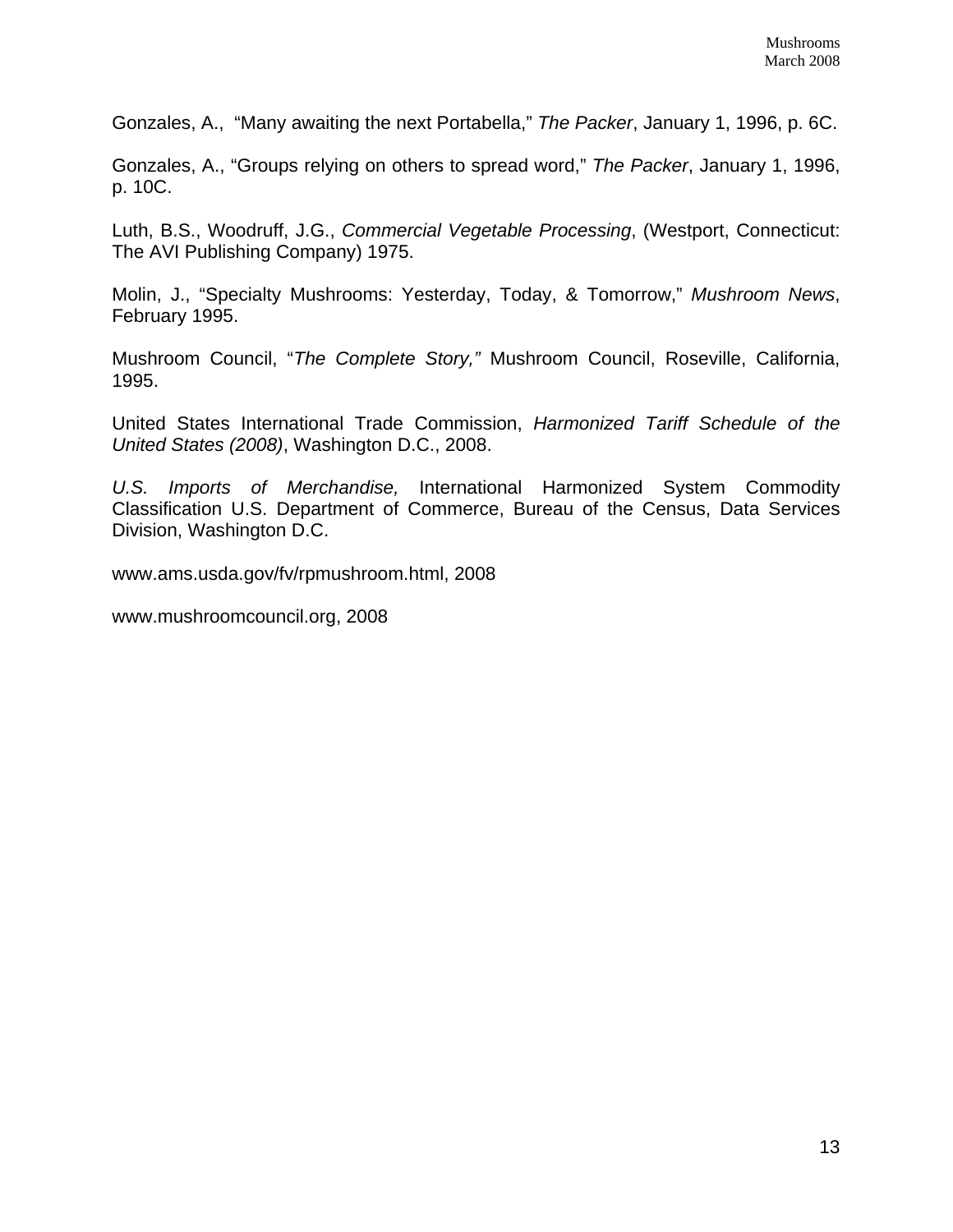# **ADDITIONAL INFORMATION**

# **The Internet**

The home page of U.S. Customs and Border Protection on the Internet's World Wide Web, provides the trade community with current, relevant information regarding CBP operations and items of special interest. The site posts information -- which includes proposed regulations, news releases, publications and notices, etc. -- that can be searched, read on-line, printed or downloaded to your personal computer. The web site was established as a trade-friendly mechanism to assist the importing and exporting community. The web site also links to the home pages of many other agencies whose importing or exporting regulations that U.S. Customs and Border Protection helps to enforce. The web site also contains a wealth of information of interest to a broader public than the trade community. For instance, the "Know Before You Go" publication and traveler awareness campaign is designed to help educate international travelers.

The web address of U.S. Customs and Border Protection is [http://www.cbp.gov](http://www.customs.ustreas.gov./)

# **Customs Regulations**

The current edition of Customs and Border Protection Regulations of the United States is a loose-leaf, subscription publication available from the Superintendent of Documents, U.S. Government Printing Office, Washington, DC 20402; telephone (202) 512-1800. A bound edition of Title 19, Code of Federal Regulations is also available for sale from the same address. All proposed and final regulations are published in the Federal Register, which is published daily by the Office of the Federal Register, National Archives and Records Administration, and distributed by the Superintendent of Documents. Information about on-line access to the Federal Register may be obtained by calling (202) 512-1530 between 7 a.m. and 5 p.m. Eastern time. These notices are also published in the weekly Customs Bulletin described below.

#### **Customs Bulletin**

The Customs Bulletin and Decisions ("Customs Bulletin") is a weekly publication that contains decisions, rulings, regulatory proposals, notices and other information of interest to the trade community. It also contains decisions issued by the U.S. Court of International Trade, as well as customs-related decisions of the U.S. Court of Appeals for the Federal Circuit. Each year, the Government Printing Office publishes bound volumes of the Customs Bulletin. Subscriptions may be purchased from the Superintendent of Documents at the address and phone number listed above.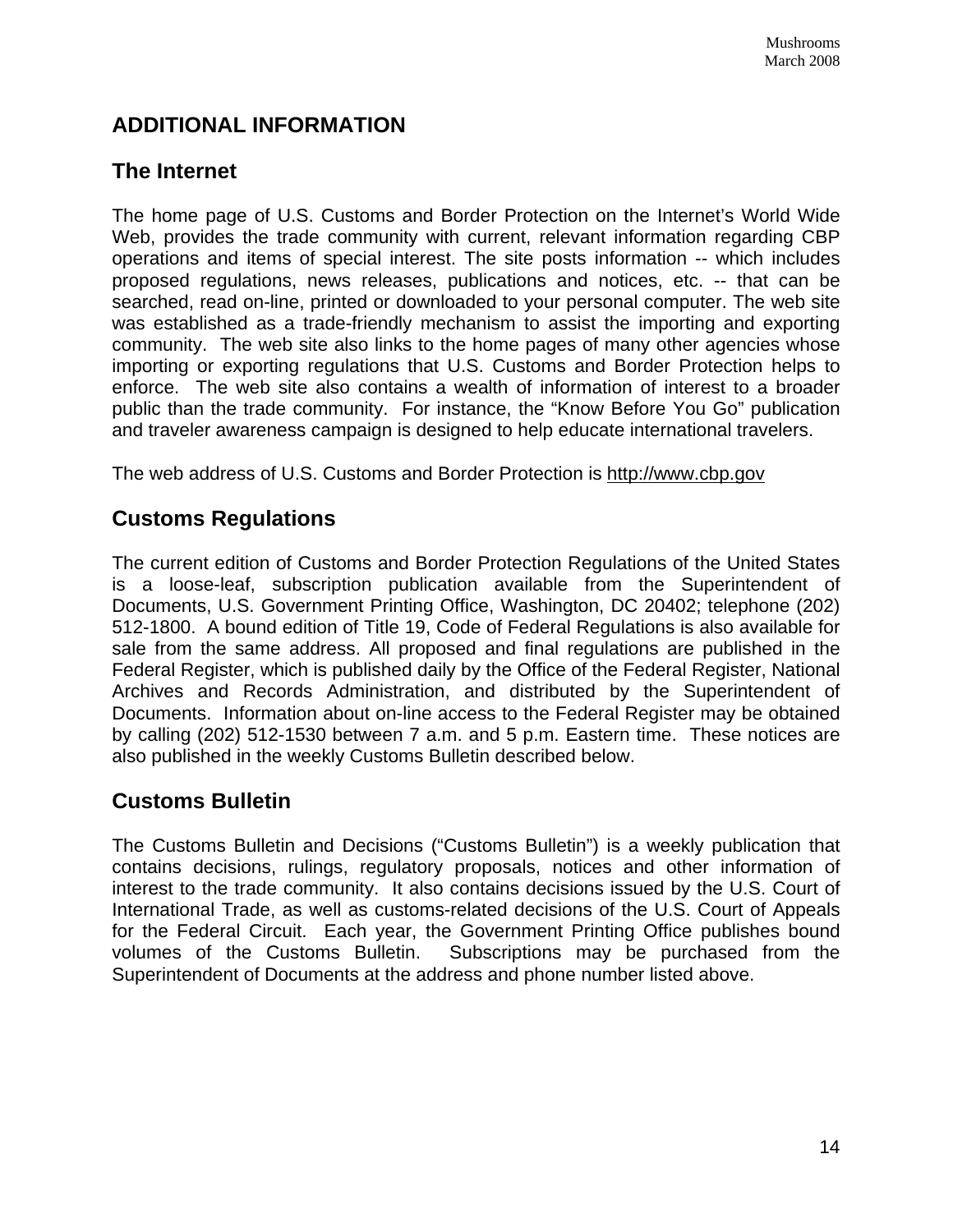# **Importing Into the United States**

This publication provides an overview of the importing process and contains general information about import requirements. The current edition of Importing Into the United States contains much new and revised material brought about pursuant to the Customs Modernization Act ("Mod Act"). The Mod Act has fundamentally altered the relationship between importers and U.S. Customs and Border Protection by shifting to the importer the legal responsibility for declaring the value, classification, and rate of duty applicable to entered merchandise.

The current edition contains a section entitled "Informed Compliance." A key component of informed compliance is the shared responsibility between U.S. Customs and Border Protection and the import community, wherein CBP communicates its requirements to the importer, and the importer, in turn, uses reasonable care to assure that CBP is provided accurate and timely data pertaining to his or her importation.

Single copies may be obtained from local offices of U.S. Customs and Border Protection, or from the Office of Public Affairs, U.S. Customs and Border Protection, 1300 Pennsylvania Avenue NW, Washington, DC 20229. An on-line version is available at the CBP web site. Importing Into the United States is also available for sale, in single copies or bulk orders, from the Superintendent of Documents by calling (202) 512-1800, or by mail from the Superintendent of Documents, Government Printing Office, P.O. Box 371954, Pittsburgh, PA 15250-7054.

#### **Informed Compliance Publications**

U.S. Customs and Border Protection has prepared a number of Informed Compliance publications in the "*What Every Member of the Trade Community Should Know*  About:..." series. Check the Internet web site http://www.cbp.gov for current publications.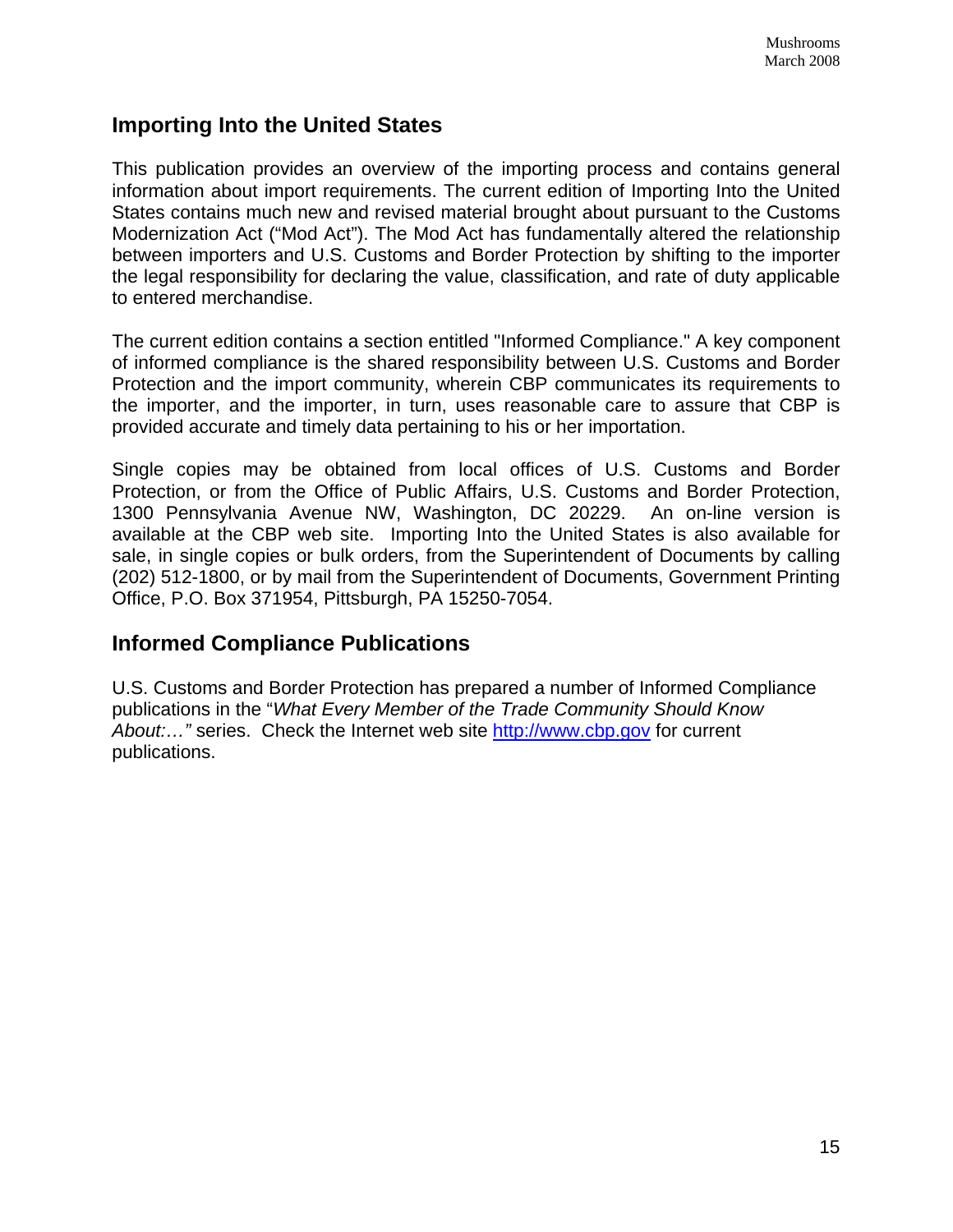### **Value Publications**

*Customs Valuation under the Trade Agreements Act of 1979* is a 96-page book containing a detailed narrative description of the customs valuation system, the customs valuation title of the Trade Agreements Act (§402 of the Tariff Act of 1930, as amended by the Trade Agreements Act of 1979 (19 U.S.C. §1401a)), the Statement of Administrative Action which was sent to the U.S. Congress in conjunction with the TAA, regulations (19 C.F.R. §§152.000-152.108) implementing the valuation system (a few sections of the regulations have been amended subsequent to the publication of the book) and questions and answers concerning the valuation system.

*Customs Valuation Encyclopedia* (with updates) is comprised of relevant statutory provisions, CBP Regulations implementing the statute, portions of the Customs Valuation Code, judicial precedent, and administrative rulings involving application of valuation law. A copy may be purchased for a nominal charge from the Superintendent of Documents, Government Printing Office, P.O. Box 371954, Pittsburgh, PA 15250- 7054. This publication is also available on the Internet web site of U.S. Customs and Border Protection.

The information provided in this publication is for general information purposes only. Recognizing that many complicated factors may be involved in customs issues, an importer may wish to obtain a ruling under CBP Regulations, 19 C.F.R. Part 177, or obtain advice from an expert (such as a licensed Customs Broker, attorney or consultant) who specializes in customs matters. Reliance solely on the general information in this pamphlet may not be considered reasonable care.

Additional information may also be obtained from U.S. Customs and Border Protection ports of entry. Please consult your telephone directory for an office near you. The listing will be found under U.S. Government, Department of Homeland Security.